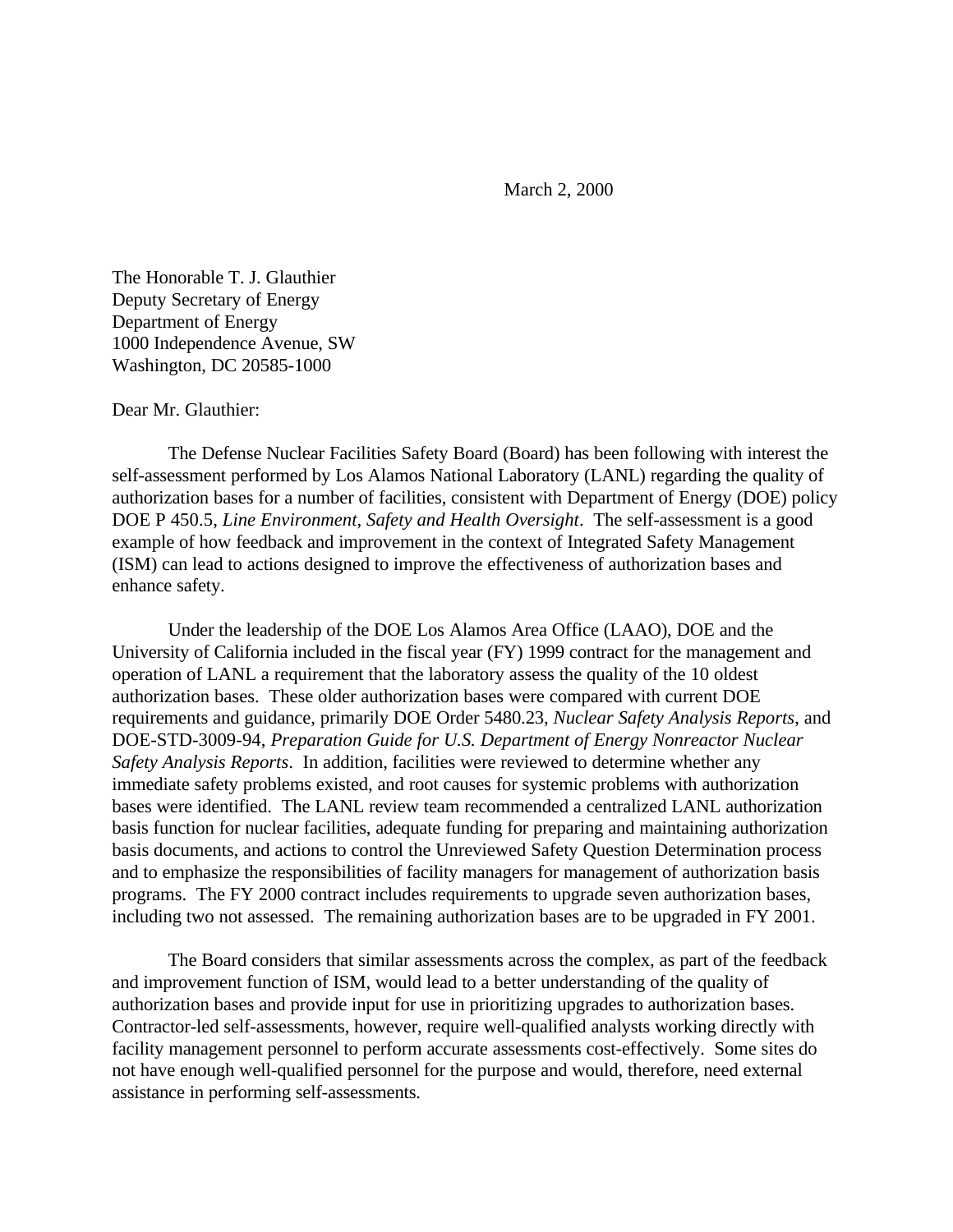You will note from the enclosed staff report (Bamdad) that LANL will be among those sites that are expected to have successfully completed ISM Verification Reviews Phases I and II and will meet DOE's goal of having the basic elements of ISM in place by September 2000. Nonetheless, both LANL and DOE have acknowledged that some upgrading of the authorization basis documents for nuclear facilities is merited and have developed a plan for doing so. This kind of assessment and continuing upgrade program should be recognized by DOE as representative of the effort that will be warranted in the post-September 2000 period at sites other than LANL. Such programs might well be considered a Phase III effort in the implementation of ISM

throughout the complex.

DOE needs to evaluate its own technical capabilities to manage such a Phase III effort. For example, the Board's staff reported that while LAAO has a technically strong individual as Safety Authorization Basis Manager, DOE resources to support the required reviews of documents being generated at LANL may not be adequate. This observation is consistent with conclusions resulting from DOE's recent Verification Review of the LANL ISM System, which the Board's staff also observed (see both enclosures). In addition, the roles and responsibilities of the DOE Albuquerque Operations Office in supporting reviews of authorization bases are not clear.

The Board requests a briefing by DOE on what other sites will be performing selfassessments of authorization bases as part of ISM, and on DOE's resources, roles, and responsibilities for reviewing authorization basis documentation.

If you have any questions on this matter, please do not hesitate to call me.

Sincerely,

John T. Conway Chairman

c: Brigadier General Thomas F. Gioconda Mr. Richard E. Glass Mr. Mark B. Whitaker, Jr. Mr. Theodore A. Wyka, Jr.

**Enclosures**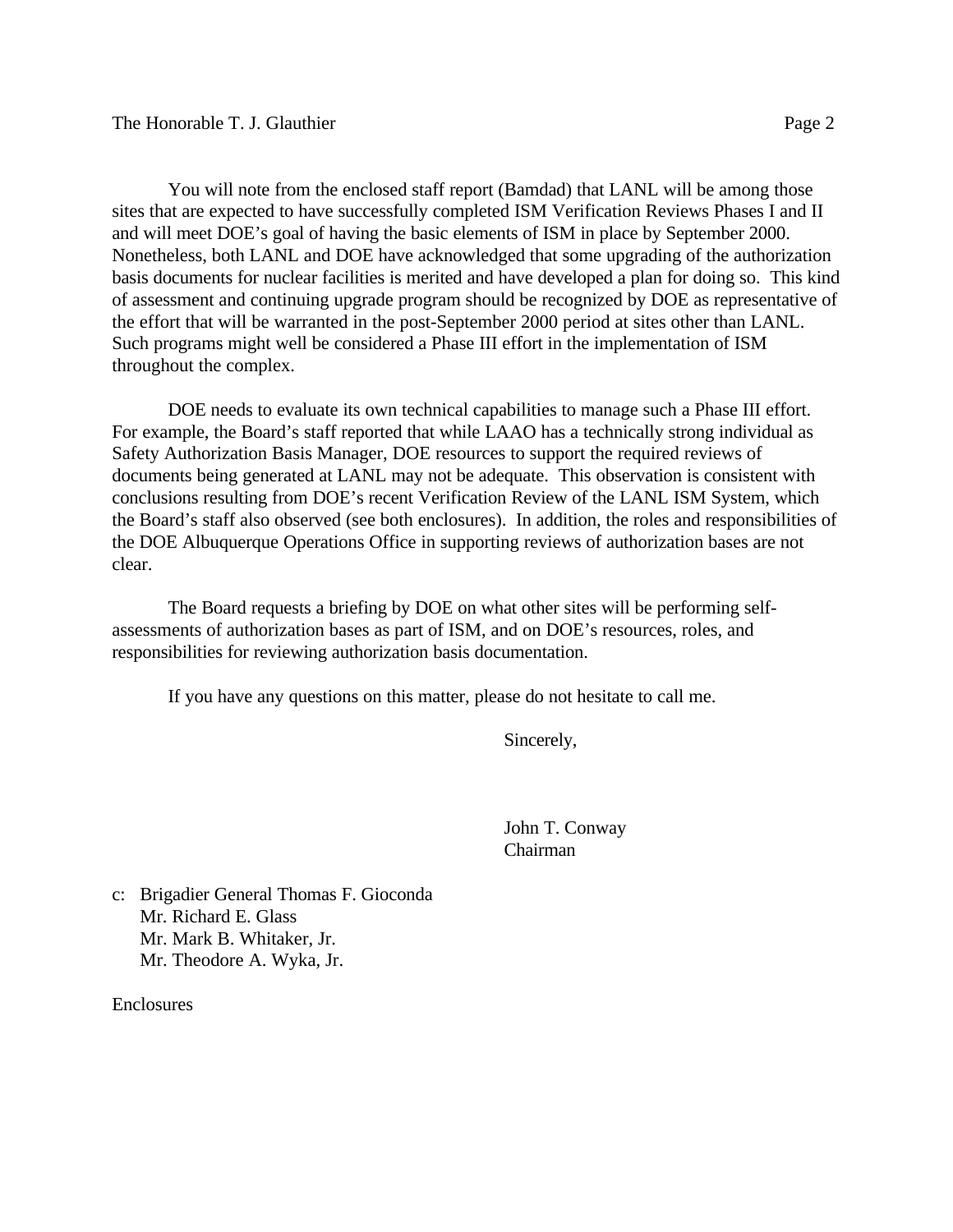## **DEFENSE NUCLEAR FACILITIES SAFETY BOARD**

## **Staff Issue Report**

November 30, 1999

|                 | <b>MEMORANDUM FOR:</b> G. W. Cunningham, Technical Director<br>K. Fortenberry, Deputy Technical Director |
|-----------------|----------------------------------------------------------------------------------------------------------|
| <b>COPIES:</b>  | <b>Board Members</b>                                                                                     |
| <b>FROM:</b>    | M. Moury                                                                                                 |
| <b>SUBJECT:</b> | Verification Review of Integrated Safety Management System at<br>Los Alamos National Laboratory          |

 $M_{\rm E}$   $\sim$   $M_{\rm E}$   $\sim$   $M_{\rm E}$   $\sim$   $M_{\rm E}$   $\sim$   $M_{\rm E}$   $\sim$   $M_{\rm E}$   $\sim$   $M_{\rm E}$   $\sim$   $M_{\rm E}$   $\sim$   $M_{\rm E}$   $\sim$   $M_{\rm E}$   $\sim$   $M_{\rm E}$   $\sim$   $M_{\rm E}$   $\sim$   $M_{\rm E}$   $\sim$   $M_{\rm E}$   $\sim$   $M_{\rm E}$   $\sim$   $M_{\rm E}$   $\$ 

This report documents a review of the Phase I and II Verification Reviews of the Integrated Safety Management System (ISMS) at Los Alamos National Laboratory (LANL), conducted October 12–22, 1999. This review was performed by members of the staff of the Defense Nuclear Facilities Safety Board (Board) M. Moury and J. DeLoach and outside expert D. Boyd. The Department of Energy (DOE) verified the ISMS Description and the related laboratory, facility, and activity-level implementation at LANL.

**Background.** The two Verification Reviews involved a limited-scope ISM verification performed concurrently with a special assessment (SA) required by the University of California (UC)/DOE contract. The results of the two reviews, as well as the results of ongoing and past reviews having ISM elements, were to be integrated in the final report. The UC/DOE contract states the purpose of the SA as follows: ". . . to determine whether the overall level of performance achieved is satisfactory with regard to performance objectives in Appendix F and whether substantial progress has been made in meeting the requirements of clause 5.14." Appendix F contains the Environment, Safety and Health (ES&H) performance measures for 1999 that are used to evaluate LANL's ES&H performance. Clause 5.14 requires LANL to develop and implement specific ISM mechanisms. The results of the SA could be used to terminate the contract.

**Verification Team and Conduct of the Verification**. The verification team consisted of a team leader, a deputy team leader, a senior technical advisor, and seven team members. All were technically qualified, and experience summaries showed that five had ISM experience as well. The senior technical advisor's contributions in advising team members and assisting them with assessment forms, reviewing their work, and integrating the various inputs were critical to the success of the review effort.

The SA team comprised a team leader, a deputy team leader, and seven subteams with leaders and a total of 24 additional members. All were technically qualified and experience summaries showed that 9 had ISM experience as well. In preparation for the reviews, leaders of both teams coordinated lines of inquiry to satisfy core expectations for Phase I and II, while also meeting SA contractual requirements.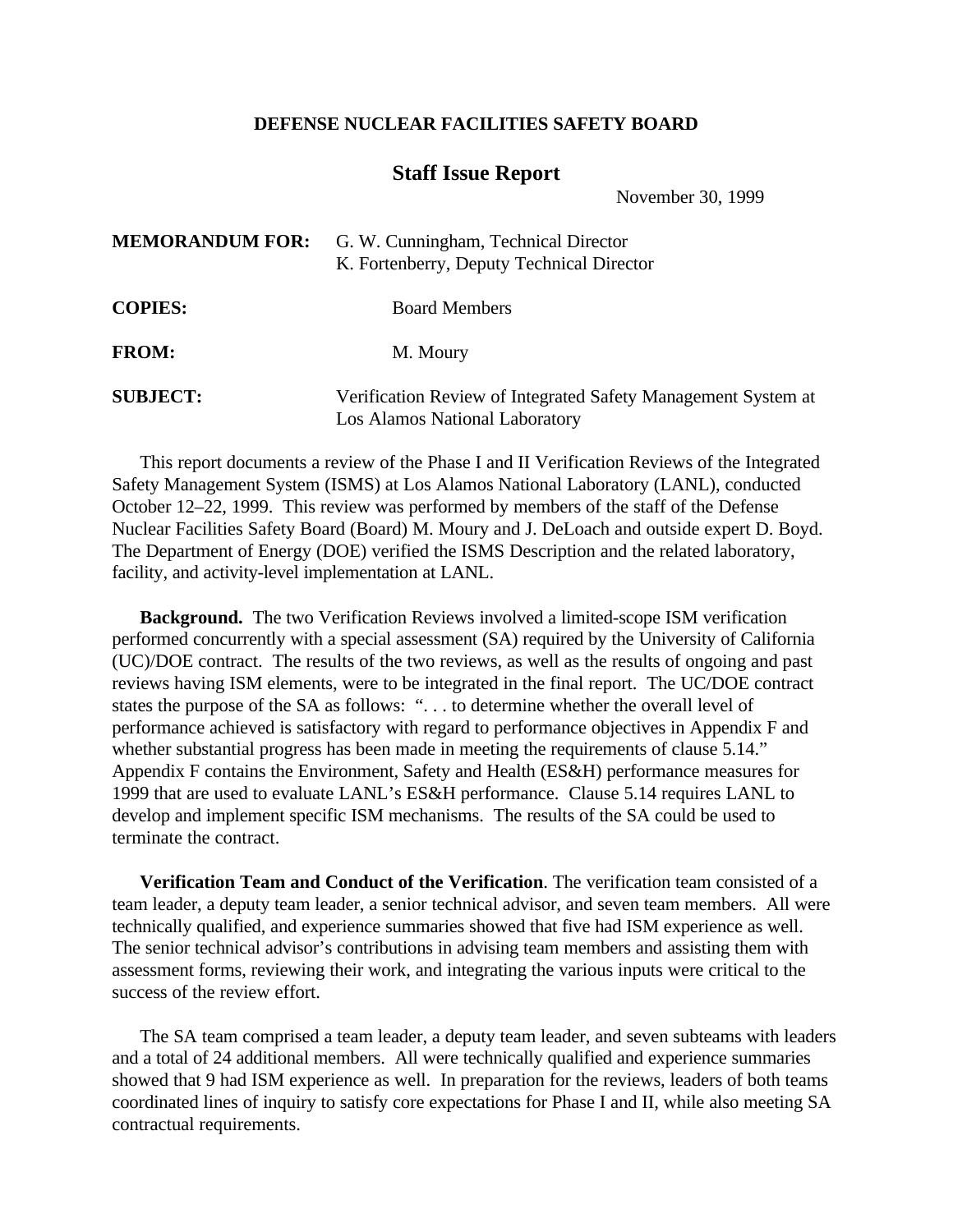The concurrent reviews and use of SA results to reduce the scope of the combined Phase I and II Verification Reviews resulted in efficient use of DOE and LANL resources; moreover, the normal work of participants was impacted by one instead of two visits. However, a dedicated team performing a stand-alone, full-scope review as described in the DOE ISMS *Verification Team Leader's Handbook* would have been more effective in verifying ISMS status. The effectiveness of the reviews was compromised by the different priorities, objectives, and criteria involved; requirements to coordinate the efforts of the two teams; and the time spent in attempting to integrate the results of numerous efforts. Compounding this problem was the fact that the maturity of the ISMS did not support a combined Phase I and II Verification Review. Permanence and consistency of implementation would have been improved by conducting separate reviews—identifying and addressing Phase I issues, assessing the effectiveness of corrective actions, and then conducting the Phase II review.

The Board's staff was also concerned that the verification team leader was absent for unrelated training during the first week of the 2-week review period. He planned and coordinated with SA team leaders before the review started, and during that first week received status reports from the deputy team leader. Nevertheless, his absence conveyed a lack of high-level management commitment to the verification. The verification deputy team leader was fully engaged in assessing his assigned areas, and overall leadership of the combined effort during the first week was provided by the SA leader and SA deputy team leader.

**Verification Results**. LANL met most of the Phase I core expectations, but only half of the Phase II core expectations. Reverification or outside review of outstanding Phase II core expectations will be necessary at LANL after corrective actions have been completed. The verification teams will recommend that the System Description be approved with minor changes. However, the teams identified several issues, including a lack of requirements and expectations for identifying, analyzing, and categorizing hazards at the facility level; four procedures not completed that describe the expectations for authorization bases for nuclear and non-nuclear facilities; and the need for enhancements to feedback and improvement programs to ensure continuous improvement of the ISMS.

The DOE Los Alamos Area Office (LAAO) did not meet any of the core expectations for an ISMS. The verification teams identified several issues, including (1) a lack of processes and procedures for effectively carrying out ISMS responsibilities according to the DOE Functions, Responsibilities, and Authorities Manual (FRAM) and the DOE Albuquerque Operations Office (DOE-AL) FRAM; and (2) a lack of procedures for processes that involve interaction with LANL and for oversight programs designed to ensure that work is formally authorized and safely performed. The Board's staff was particularly concerned about the large backlog of authorization basis documents that LAAO must review and approve. It appears that the approval of LANL authorization basis documents was delegated to LAAO without the necessary resources being applied. LAAO will continue to be the authorization basis bottleneck unless the current review approach is changed or additional resources are applied.